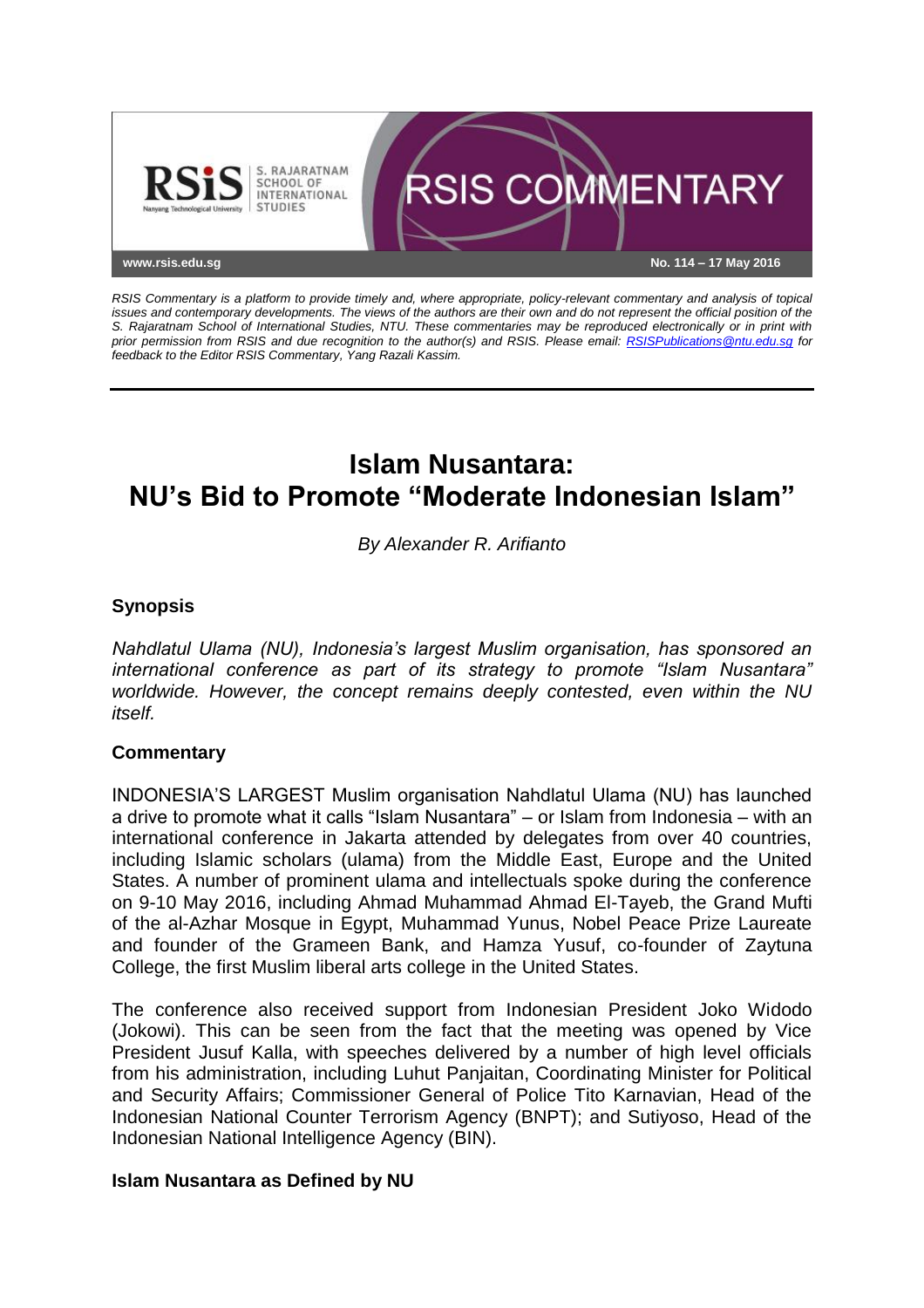The conference serves as a venue for NU to promote Islam Nusantara – its brand of moderate Islamic thought – to the conference participants. NU defines Islam Nusantara as the application of Islamic teachings in the Indonesian socio-cultural context. It combines classical Islamic theology (*aqidah*) and jurisprudence (*fiqh*) with Sufism and localised practices and rituals originated from Java – where the majority of NU's claimed 60 million followers live.

Islam Nusantara's proponents, including Said Aqil Siradj, NU general chairman, considers it as an antidote against radicalism and extremism, especially those expressed by terrorist organisations such as the self-proclaimed Islamic State (IS). They also believe these organisations derived their ideas from an ultra-conservative interpretation of Islam originating in the Middle East, which seeks to eradicate other Islamic interpretations, including those advocated by NU.

Said Aqil believes that such literalist interpretation is not a reflection of the Islamic faith. Instead, it is grounded in Middle Eastern culture which is very different from those that most Indonesian Muslims grow up in. As an alternative to the nihilistic vision proposed by extremist groups, he argues that Islam Nusantara can promote tolerance and peace in Muslim societies currently suffering from violent conflict, such as Iraq, Libya, and Syria. It also can show how Islamic values can be made compatible with secularist values, such as democracy and nationalism.

## **Exporting Islam Nusantara?**

By sponsoring this international conference, NU seeks to promote Islam Nusantara to other countries. This can be seen from the conference's concluding declaration. While it does not explicitly call for the 'exportation' of Islam Nusantara beyond Indonesia, the declaration considers it as "an idea that needs to be learned and practised by other Muslims throughout the world". It also clarifies that Islam Nusantara is not a new school of Islamic thought (*madhab*) within Islam and is not in conflict with the fundamental tenets of Islamic law (*shari'a*).

A number of Islamic scholars who attended the conference have declared their intention to establish NU affiliates (*jamiyah*) within their own countries, to promote moderate Islamic principles similar to Islam Nusantara. Abdul Nasheer Jabri, a Lebanese Islamic scholar, states that "Moderate Islamic paradigms like those promoted by the NU need to be supported, because this is the real essence of Islam propagated by Prophet Muhammad (peace be upon him)".

NU plans to work with the Indonesian Ministry of Foreign Affairs to promote 'cultural diplomacy' in the Middle East in order to explore and tackle the root causes of radicalism and extremism in the region.

## **Potential Obstacles**

However, such efforts face a number of serious obstacles. Boston University's political scientist Jeremy Menchik argues that as Islam Nusantara is grounded in the Indonesian (primarily Javanese) interpretation of Islam, the localised practices and institutions that help to sustain it cannot be replicated beyond Indonesia's borders.